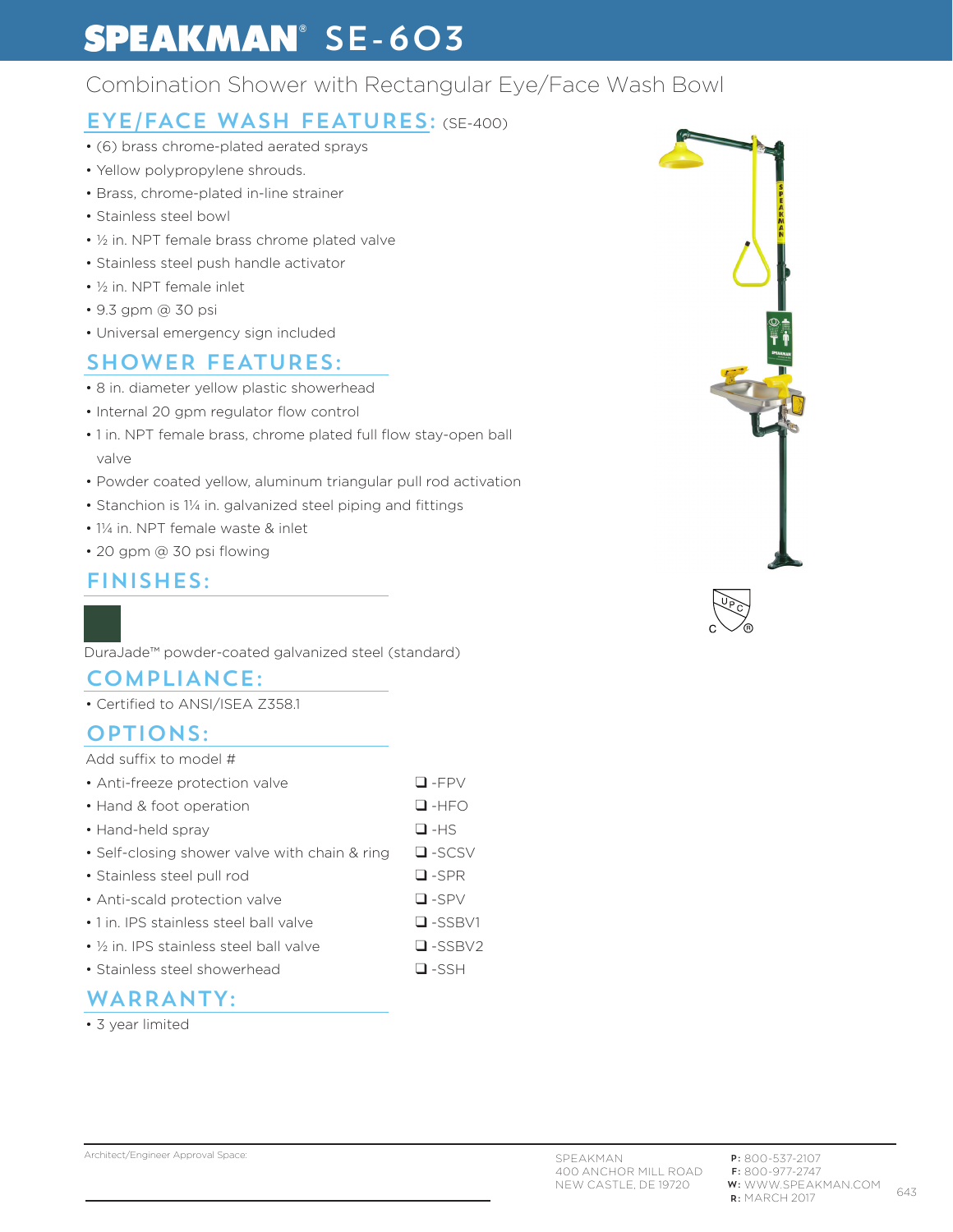# **SPEAKMAN®**



|          |     | SHOWER FLOW DATA |            |       |  |
|----------|-----|------------------|------------|-------|--|
| PRESSURE |     |                  | FI OW RATE |       |  |
|          | psi | bar              | gpm        | L/min |  |
|          | 30  | 2.07             | 20         | 75    |  |
|          | 90  | 4.14             | 25         | VΔ    |  |

|                 | EYE/FACE WASH FLOW DATA |                   |       |  |
|-----------------|-------------------------|-------------------|-------|--|
| <b>PRESSURE</b> |                         | <b>FI OW RATE</b> |       |  |
| psi             | bar                     | gpm               | L/min |  |
| 30              | 2.07                    | 9.55              | 36.6  |  |



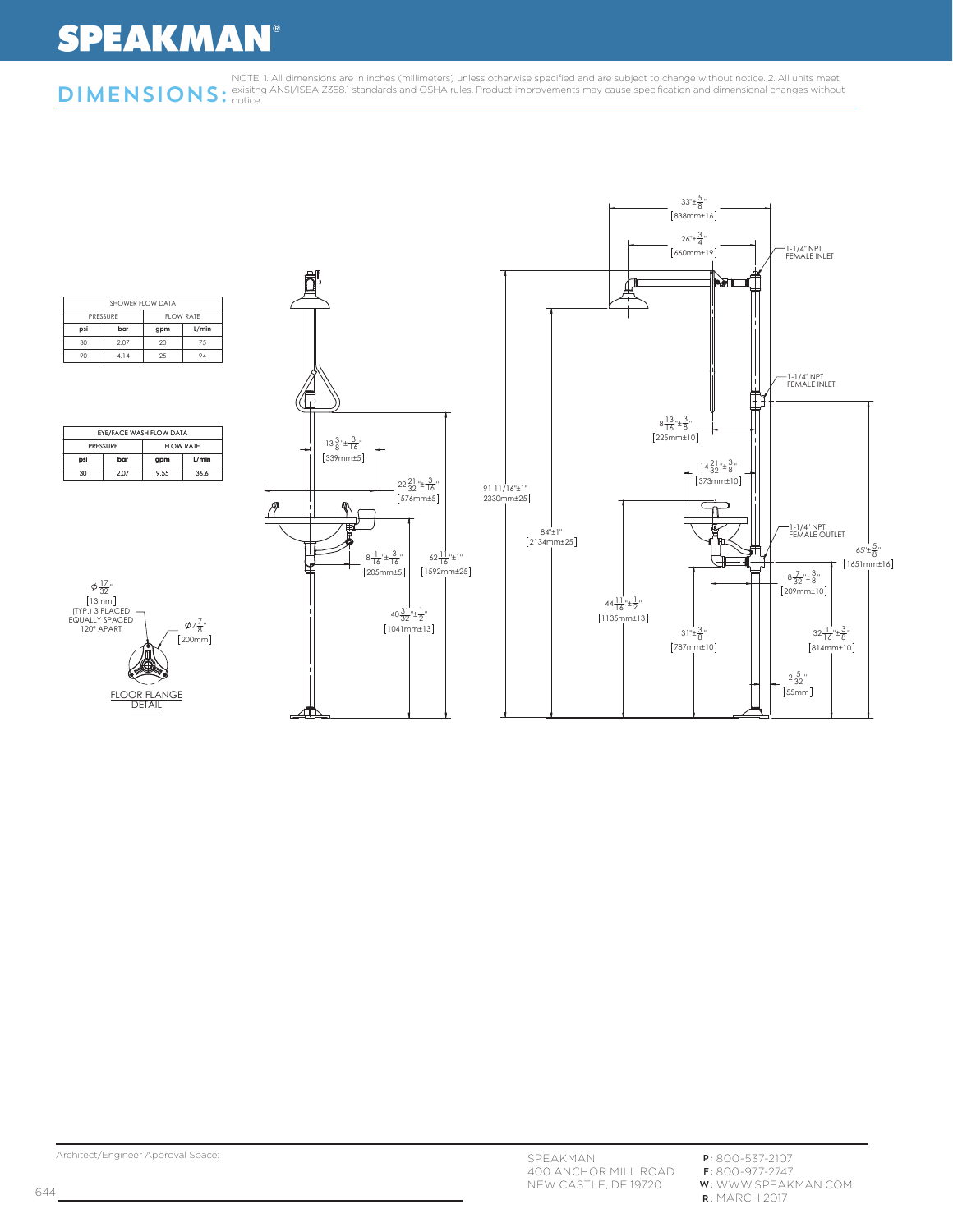# **SPEAKMAN**<sup>®</sup> SE-609

# Combination Shower with Rectangular Eye/Face Wash Bowl

# EYE/FACE WASH FEATURES: (SE-400)

- (6) brass chrome-plated aerated sprays
- Yellow polypropylene shrouds.
- Brass, chrome-plated in-line strainer
- ½ in. NPT female brass chrome plated valve
- Stainless steel push handle activator
- ½ in. NPT female inlet
- 9.3 gpm @ 30 psi
- Universal emergency sign included

# SHOWER FEATURES:

- 8 in. diameter yellow plastic showerhead
- Internal 20 gpm flow control
- 1 ½" NPT female brass frost proof valve
- Stanchion is 1 ¼ in. galvanized steel piping and fittings.
- 42" standard bury depth
- Push handle activator
- 1 ¼" NPT female waste
- 20 gpm @ 30 psi
- FINISHES:



### COMPLIANCE:

• Certified to ANSI/ISEA Z358.1

### OPTIONS:

#### Add suffix to model #

| • Anti-freeze protection valve | $\Box$ -FPV |
|--------------------------------|-------------|
| • Hand & foot operation        | $\Box$ -HFO |

- 
- Hand-held spray ❑ -HS
- Self-closing shower valve with chain & ring ❑ -SCSV
- Stainless steel pull rod ❑ -SPR
- Anti-scald protection valve ❑ -SPV
- 1 in. IPS stainless steel ball valve  $\Box$  -SSBV1
- ½ in. IPS stainless steel ball valve ❑ -SSBV2
- Stainless steel showerhead ❑ -SSH

## NOTE:

• The maximum "static" pressure allowable for this unit is 80 psi

## WARRANTY:

• 3 year limited



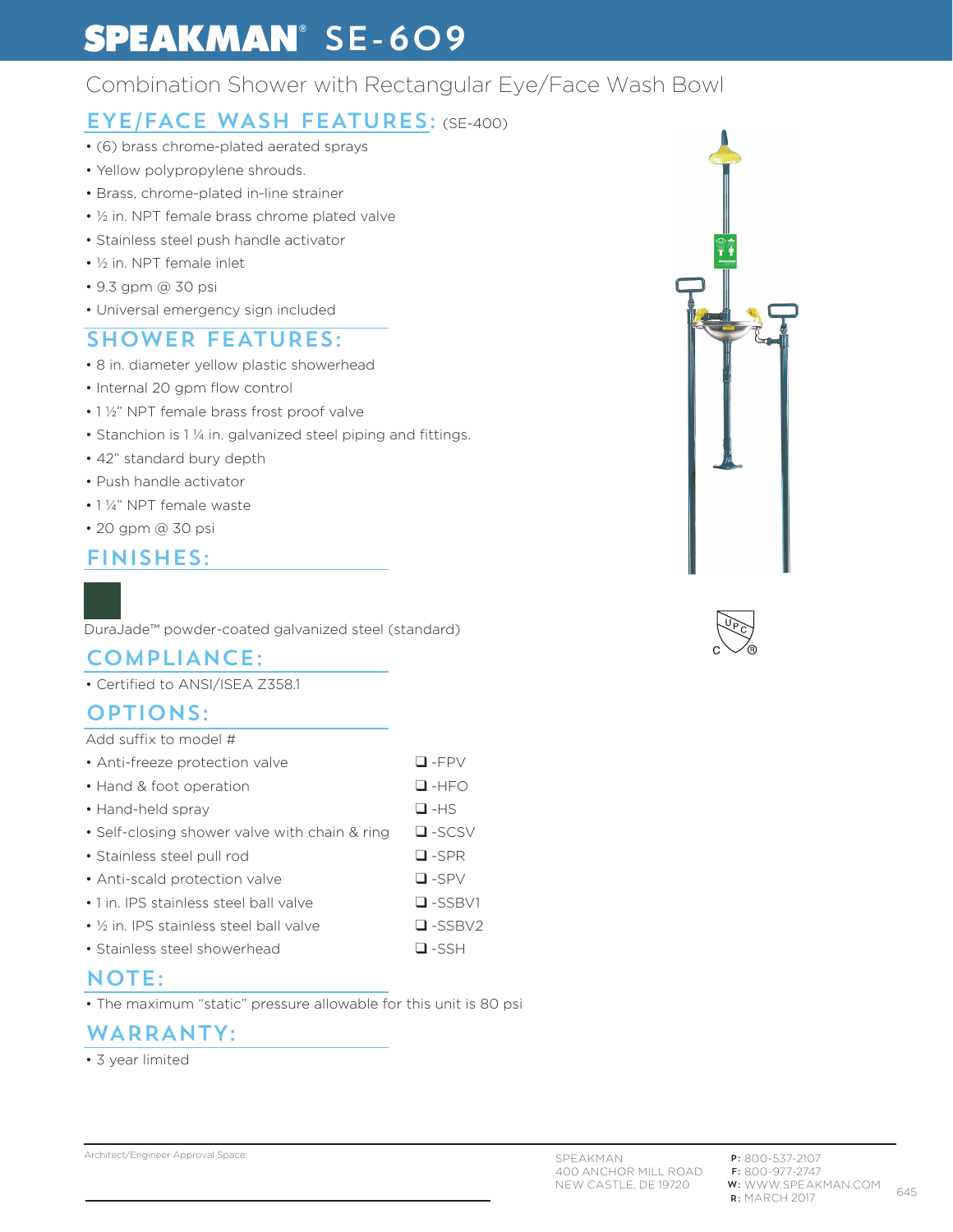DIMENSIONS: NOTE: 1. All dimensions are in inches (millimeters) unless otherwise specified and are subject to change without notice

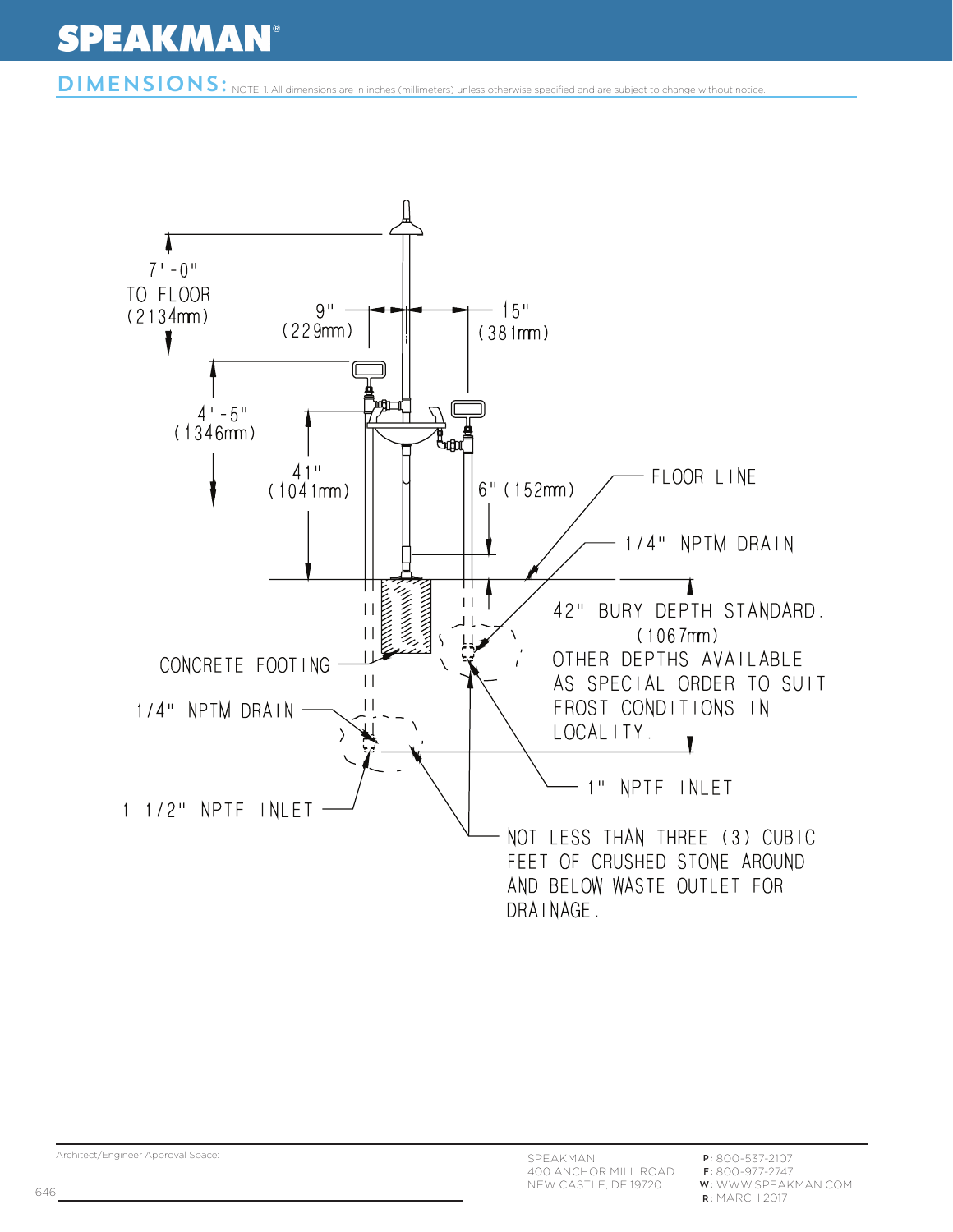# **SPEAKMAN**<sup>®</sup> SE-616

# Combination Shower with Rectangular Eyewash Bowl

# EYE WASH FEATURES: (SE-505)

- (2) aerated yellow nylon spray outlets
- Stainless steel bowl
- ½ in. NPT female brass chrome plated full flow stay-open ball valve
- Stainless steel trigger bar activator
- Volume control with ½ in. NPT female inlet
- 3.0 gpm @ 30 psi
- Universal emergency sign included

# SHOWER FEATURES:

- 8 in. diameter yellow plastic showerhead
- Internal 20 gpm flow control
- 1" NPT female brass, chrome plated full flow stay-open ball valve
- Powder coated yellow aluminum triangular pull rod
- 1 ¼" IPS galvanized steel piping and fittings
- 1 ¼" NPT female inlet & waste
- 20 gpm @ 30 psi

#### FINISHES:

DuraJade™ powder-coated galvanized steel (standard)

### COMPLIANCE:

• Certified to ANSI/ISEA Z358.1

## OPTIONS:

Add suffix to model #

| • Anti-freeze protection valve                       | $\Box$ -FPV    |
|------------------------------------------------------|----------------|
| • Hand & foot operation                              | $\Box$ -HFO    |
| • Hand-held spray                                    | $\Box$ -HS     |
| • Self-closing shower valve with chain & ring        | $\Box$ -SCSV   |
| • Stainless steel pull rod                           | $\Box$ -SPR    |
| • Anti-scald protection valve                        | $\Box$ -SPV    |
| • 1 in. IPS stainless steel ball valve               | $\Box$ -SSBV1  |
| • 1/ <sub>2</sub> in. IPS stainless steel ball valve | $\Box$ -SSBV2  |
| • Stainless steel showerhead                         | $\square$ -SSH |

### WARRANTY:

• 3 year limited